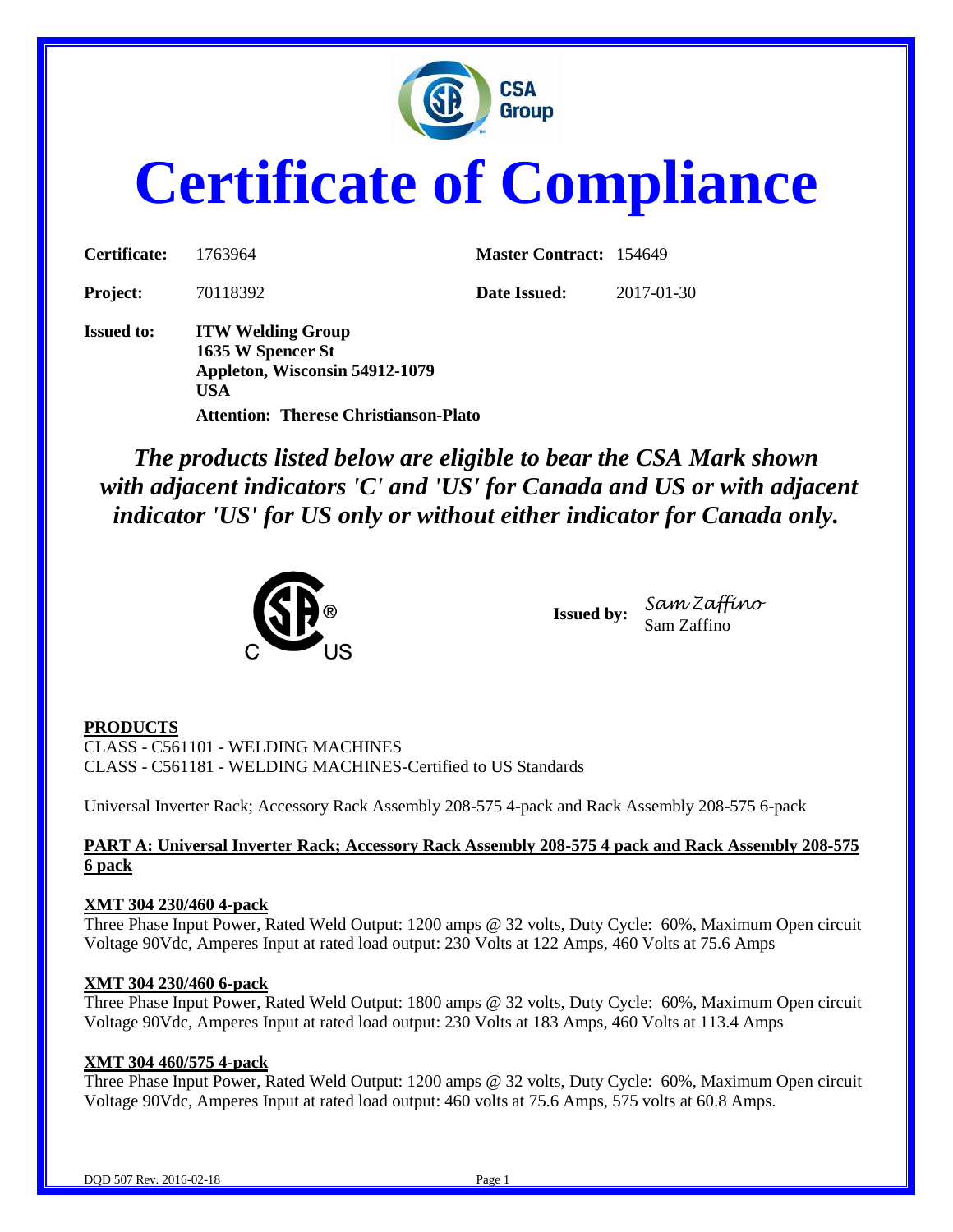

**Certificate:** 1763964 **Project:** 70118392 **Master Contract:** 154649 **Date Issued:** 2017-01-30

## **XMT 304 460/575 6-pack**

Three Phase Input Power, Rated Weld Output: 1800 amps @ 32 volts, Duty Cycle: 60%, Maximum Open circuit Voltage 90Vdc, Amperes Input at rated load output: 460 volts at 113.4 Amps, 575 volts at 91.2 Amps

# **XMT 350 208-575 4-pack**

Three Phase Input Power, Rated Weld Output: 1400 amps @ 34 volts, Duty Cycle: 60%, Maximum Open circuit Voltage 75Vdc, Amperes Input at rated load output: 208 volts at 161.6 Amps, 230 volts at 144.4 Amps, 460 volts at 71.2 Amps, 575 volts at 56.4 Amps.

#### **XMT 350 208-575 6-pack**

Three Phase Input Power, Rated Weld Output: 2100 amps @ 34 volts, Duty Cycle: 60%, Maximum Open circuit Voltage 75Vdc, Amperes Input at rated load output: 208 volts at 242.4 Amps, 230 volts at 216.6 Amps, 460 volts at 106.8 Amps, 575 volts at 84.6 Amps.

# **PipeWorx 350 FieldPro 230-575 4-pack**

Three Phase Input Power, Rated Weld Output: 1400 amps @ 34 volts, Duty Cycle: 60%, Maximum Open circuit Voltage 78Vdc, Amperes Input at rated load output: 230 volts at 144.4 Amps, 460 volts at 71.2 Amps, 575 volts at 56.4 Amps.

#### **PipeWorx 350 FieldPro 230-575 6-pack**

Three Phase Input Power, Rated Weld Output: 2100 amps @ 34 volts, Duty Cycle: 60%, Maximum Open circuit Voltage 78Vdc, Amperes Input at rated load output: 230 volts at 216.6 Amps, 460 volts at 106.8 Amps, 575 volts at 84.6 Amps.

# **PART B: Models: CST 4 Pack Rack and CST 8 Pack Rack rated as follows:**

#### **CST 4 Pack Rack 220-575 Vac**

Three phase input power, rated weld output: 1120 amps @ 31.2 volts DC, 35% duty cycle, maximum open circuit voltage 77 volts DC, Amperes input at rated output: 220 volts at 120 amps, 230 volts at 120 amps, 460 volts at 70 amps, 575 volts at 57 amps

#### **CST 8 Pack rack 220-575 Vac**

Three phase input power, rated weld output: 2240 amps @ 31.2 volts DC, 35% duty cycle, maximum open circuit voltage 77 volts DC, Amperes input at rated output: 220 volts at 240 amps, 230 volts at 240 amps, 460 volts at 140 amps, 575 volts at 114 amps.

# **PART C: Models: XMT 4-Pack Rack Dedicated as 4Pack only, 460/575 only, rated as follows:**

#### **XMT 350 460-575 4-pack**

Three Phase Input Power, Rated Weld Output: 1400 amps @ 34 volts, Duty Cycle: 60%, Maximum Open circuit Voltage 75Vdc, Amperes Input at rated load output: 460 volts at 71.2 amps, 575 volts at 56.4 amps

# **PART D: (derivative of Part A assembly) Universal Inverter Rack; Accessory Rack Assembly 460 4 Pack and Rack Assembly 575 4 Pack**

# **XMT 450 460 4-pack**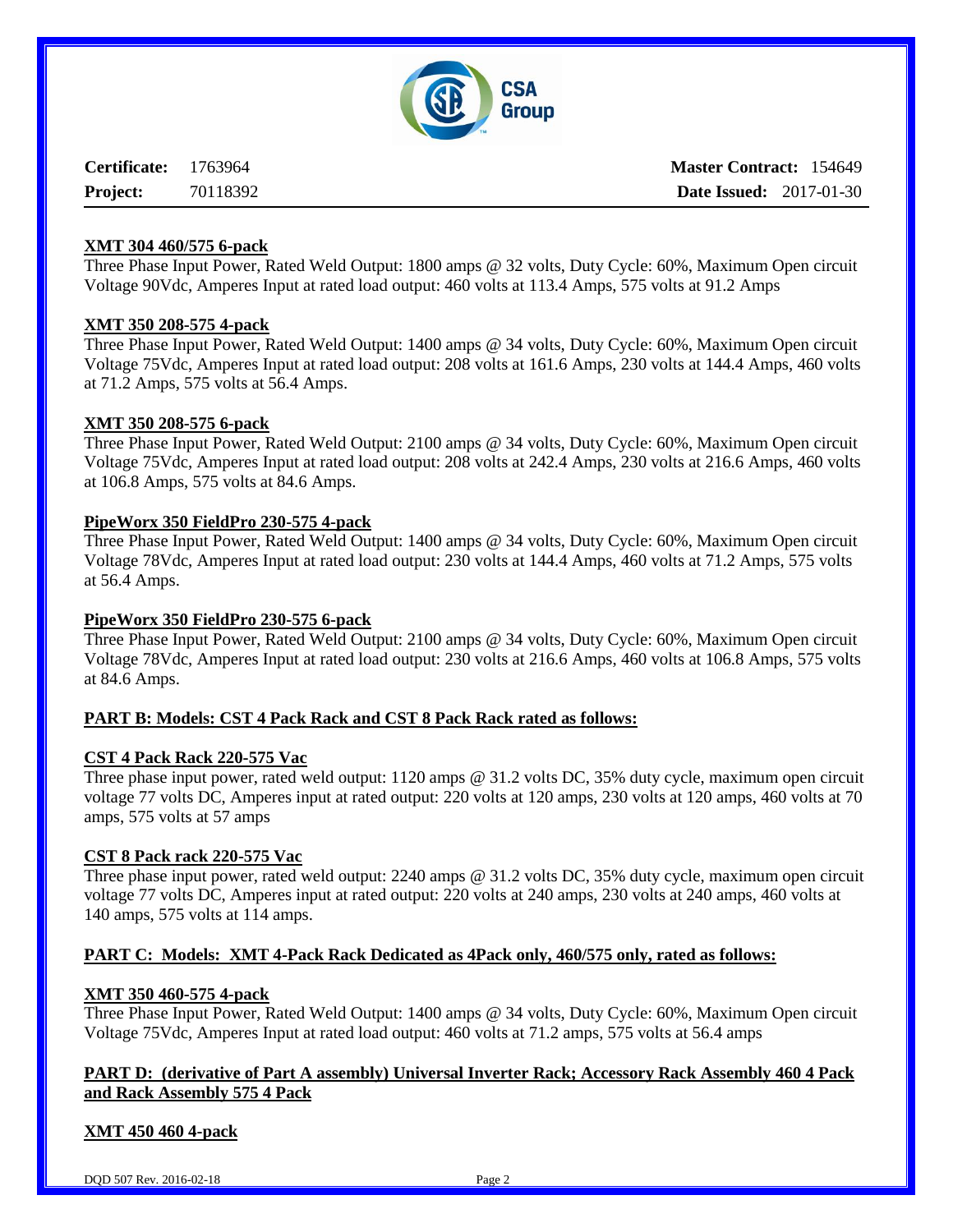

**Certificate:** 1763964 **Project:** 70118392 **Master Contract:** 154649 **Date Issued:** 2017-01-30

Three Phase Input Power, Rated Weld Output: 1800 amps @ 38 volts, Duty Cycle: 100%, Maximum Open circuit Voltage 90Vdc, Amperes Input at rated load output: 460 Volts at 110.4 Amps

#### **XMT 450 575 4-pack**

Three Phase Input Power, Rated Weld Output: 1800 amps @ 38 volts, Duty Cycle: 100%, Maximum Open circuit Voltage 90Vdc, Amperes Input at rated load output: 575 Volts at 97.6 Amps

## **PART E: Dimension 650 2 and 4 Pack Rack System**

#### **Dimension 650 2 Pack**

Three Phase Input Power, Rated Weld Output: 1300 amps @ 44 volts, Duty Cycle: 100%, Maximum Open circuit Voltage 85Vdc, Amperes Input at rated load output: 460 Volts at 85.6 Amps

#### **Dimension 650 4 Pack**

Three Phase Input Power, Rated Weld Output: 2600 amps @ 44 volts, Duty Cycle: 100%, Maximum Open circuit Voltage 85Vdc, Amperes Input at rated load output: 460 Volts at 171.2 Amps

#### **APPLICABLE REQUIREMENTS**

| CSA Std. C22.2 No. 60-M1990 | Arc Welding Equipment                   |
|-----------------------------|-----------------------------------------|
| UL Std. No. 551 Ed. 7       | - Transformer-Type Arc-Welding Machines |